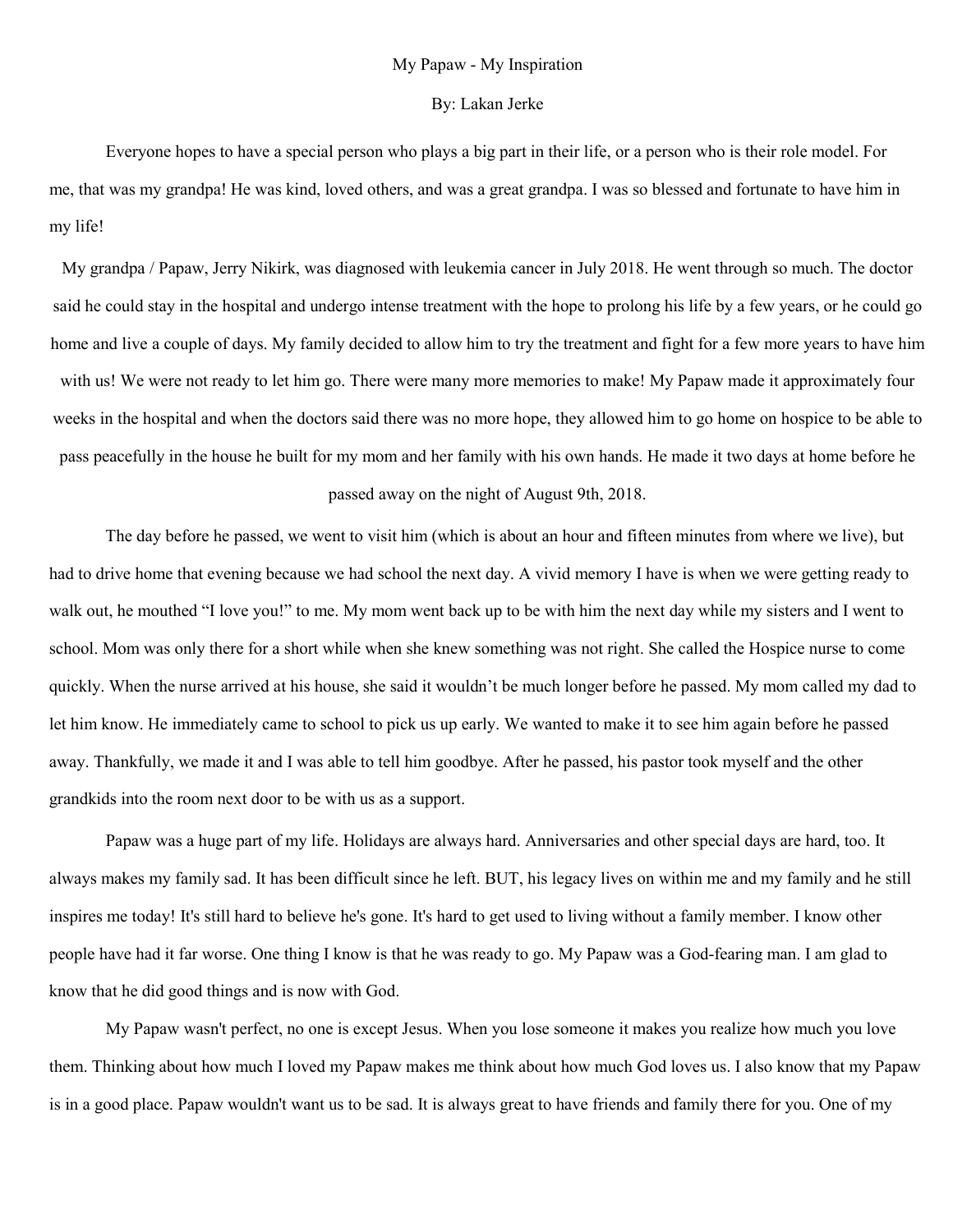closest friends was even there for the funeral. She is great and would cry with me. She knew my Papaw. Papaw would be silly and tease her and she was there for my family.

My Papaw and I were super close, we were as close as syrup on pancakes. When we stayed at his house, in the mornings he would take us to get breakfast at McDonald's. Before we would leave to go to McDonald's for breakfast, he would take everyone's order. My Papaw knew everyone at McDonald's… both customers and workers. He never met a stranger. He would tease and laugh with all who were around him. He would say, "If you find someone I don't give a hard time to, then you have found someone I don't like."

Another memory is when my baby cousin would start crying… Papaw would sing her a song. The song goes, " Tell me a story, tell me a story, tell me a story and I'll go to bed." The song would ALWAYS calm her down. We still google that song at times just to be reminded of his gentleness and amazing heart.

Often, we had big family dinners together. Afterwards, we would sit around the dinner table and my Papaw would tell us stories of when he was younger. I remember some of the stories he shared were of the practical jokes he played on people. One time he was camping with friends and hid their grill. When their friend began looking for his grill, he began to shine a flashlight up in the treetops. Papaw asked him what he was doing and he said, "If I were Jerry, where would I have put that grill? In a crazy place like a treetop." He loved to laugh and have fun with others. Another story he told was when he was still in grade school. He was in the choir, but the teacher actually went up to him and told him he shouldn't sing… and just to move his mouth without making a sound. We laughed and laughed at this story. We would have to disagree with that teacher. We loved hearing him sing.

My Papaw went to a church called Tabernacle of Praise. He was very involved there and volunteered in many ways. One way was he worked on the security team. The church actually built a new facility where education classes are available. Our family was told that the new building will be named after my Papaw and called the "Jerry Nikirk Education Center." We can't wait until we see that sign on the side of the building! He left an incredible legacy for not only his family, but everyone he was around.

Every year we would go to Holiday World, a theme park in Southern Indiana. We would ride the different roller coasters and rides, go to lunch and spend the afternoon in the water park called Splashin Safari. Papaw would sit under an umbrella in the little kids water slides section to watch us play. Next, we would hit the Lazy River where we floated around several times. Papaw loved splashing us under the waterfalls. After swimming for a while, he would go to the snack area and get all of his grandkids Dole Whip, a pineapple flavored ice cream. He loved to spoil all of us! When my mom would say no to a treat or a sweet, Papaw would say, "This is the house of YES." Mom would say that it definitely wasn't "The House of Yes"